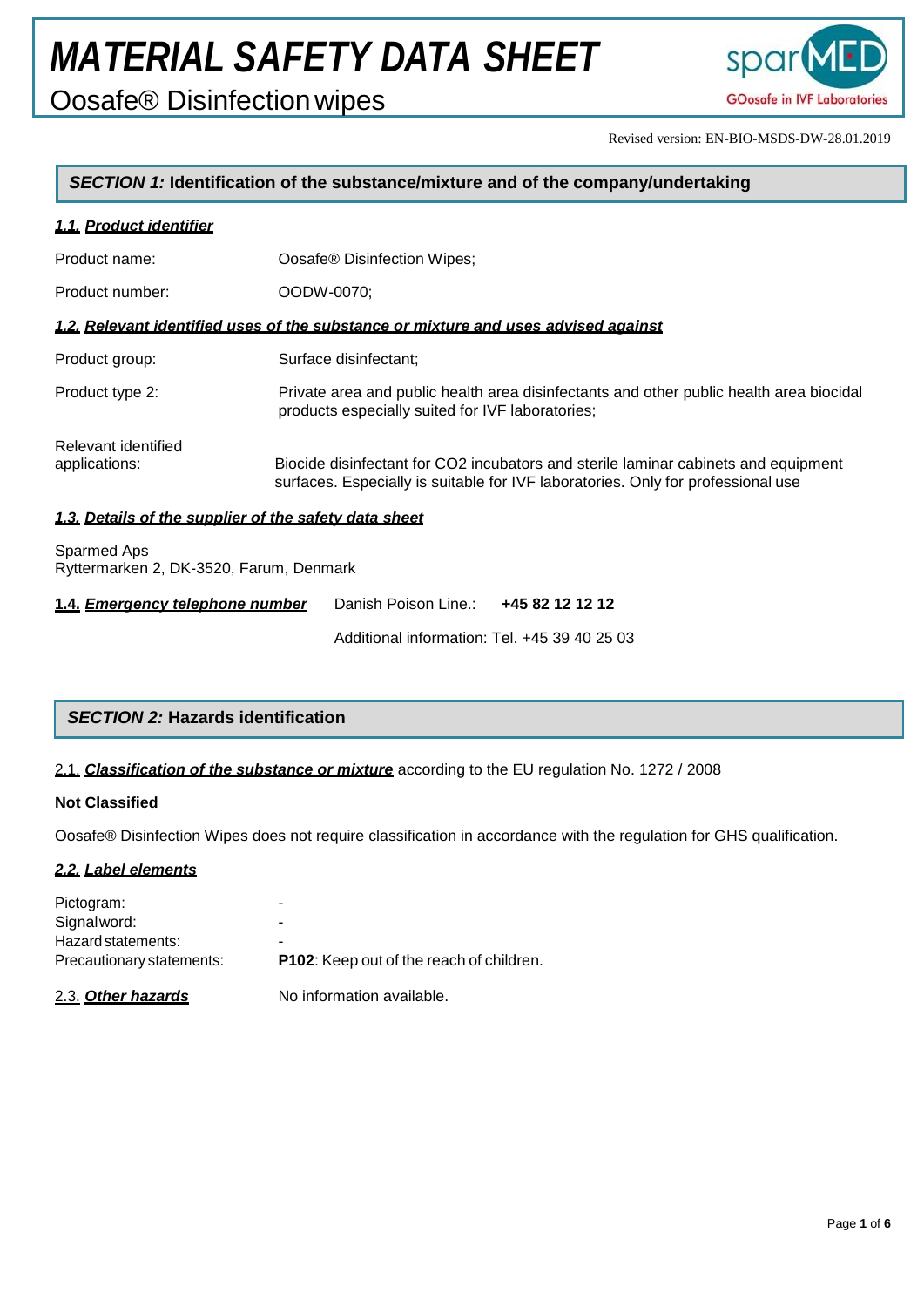Oosafe® Disinfectionwipes



Revised version: EN-BIO-MSDS-DW-28.01.2019

### *SECTION 3:* **Composition/information on ingredients**

#### *3.1.Mixtures*

#### **Chemical characterization**

#### **Active ingredients**

Concentration of the following component in the mixture: 0,26%

| <b>Name</b>                         | Cas-No.    | EC-<br>No./Reg.No. | <b>Classification</b>                                                                                                                              | <b>Concentration</b> |
|-------------------------------------|------------|--------------------|----------------------------------------------------------------------------------------------------------------------------------------------------|----------------------|
| Benzyl-C12-16-alkyldimethyl-chlorid | 68424-85-1 | 270-325-2          | Acute Tox.; 4; H302<br>Skin Corr.; 1B; H314<br>Aquatic Acute; 1; H400<br>Aquatic Chronic; 1; H410<br>C, N; R21/22, R34, R50<br>C, N; R22, R34, R50 | Ca. 50%              |

For the full text of the H-Statements mentioned in this Section, see Section 16. For the full text of the R-Phrases mentioned in this Section, see Section 16.

#### *SECTION 4:* **First aid measures**

#### *4.1. Description of first aid measures*

General advice: No special measures required. Bring affected person to fresh air.

- Inhalation Supply fresh air; consult doctor in case of complaints.
- Skin contact The product is not irritating for the skin.
- Eye contact Rinse opened eye for 10 minutes under running water. Force to open eyelids. Consult a doctor if irritation persists.
- Ingestion: Rinse mouth and drink plenty of water. Do never give an unconscious person anything through the mouth. Do not cause vomiting. If symptoms persist, consult doctor.

### *4.2. Most important symptoms and effects, both acute and delayed*

Symptoms: No information available.

#### *4.3. Indication of any immediate medical attention and special treatment needed*

Treatment: No information available.

#### *SECTION 5:* **Fire-fighting measures**

#### *5.1. Extinguishing media*

Dry powder, water spray, foam.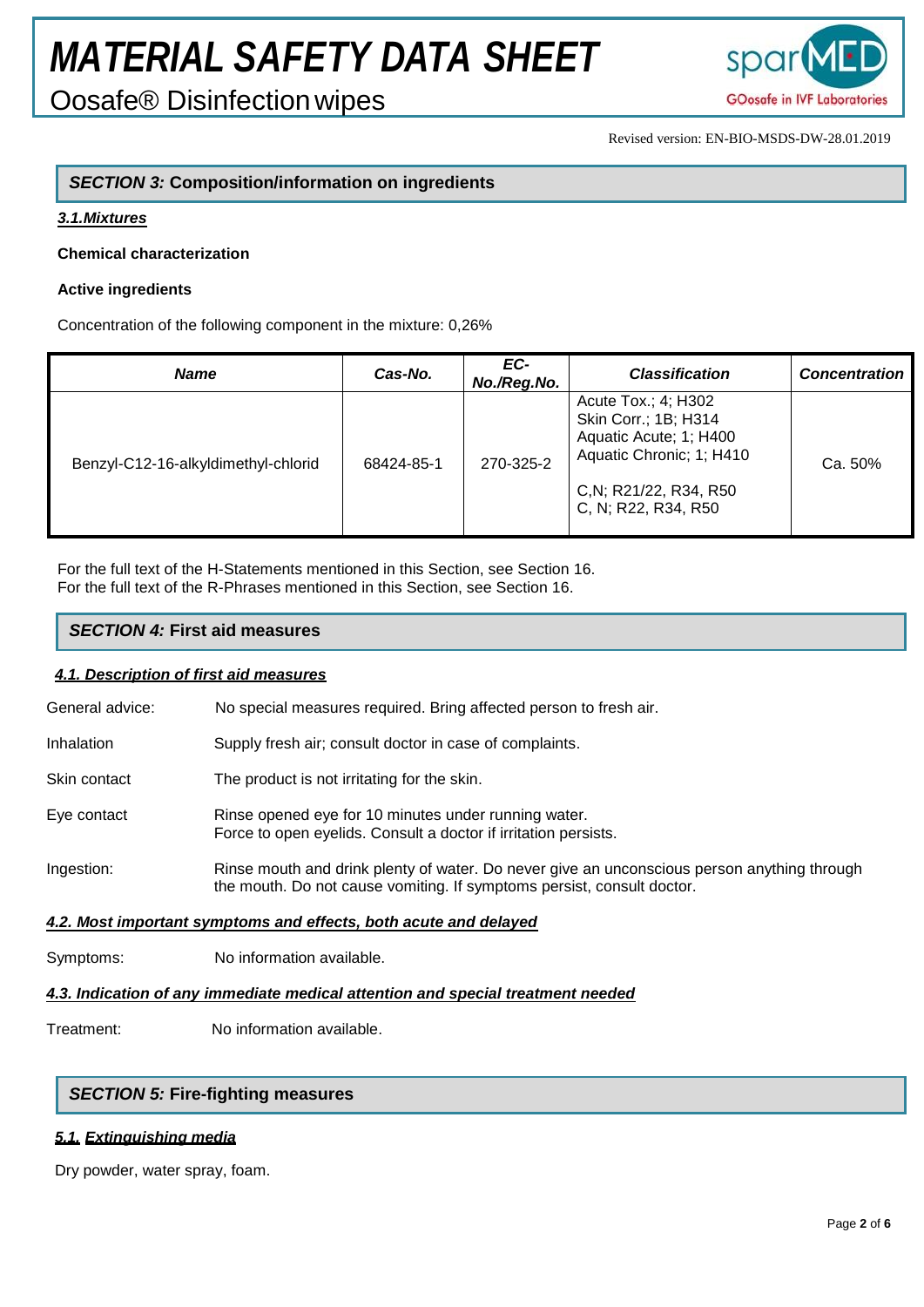Oosafe® Disinfectionwipes



Revised version: EN-BIO-MSDS-DW-28.01.2019

#### *5.2. Special hazards arising from the substance or mixture*

Heating or fire can release toxic gas.

#### *5.3. Advice for fire-fighters*

| Special protective equipment for firefighters: | In the event of fire, wear self-contained breathing apparatus. Do<br>not inhale explosion and combustion gases. |  |
|------------------------------------------------|-----------------------------------------------------------------------------------------------------------------|--|
| Additional information:                        | Use water spray to cool unopened containers.                                                                    |  |

### *SECTION 6:* **Accidental release measures**

#### *6.1. Personal precautions, protective equipment and emergency procedures*

Not required

#### *6.2. Environmental precautions*

Dilute with plenty of water.

#### *6.3. Methods and material for containment and cleaning up*

Absorb with liquid- binding material (sand, diatomite, acid binders, universal binders, sawdust).

#### *6.4. Additional information*

No dangerous substances are released

#### *SECTION 7:* **Handling and storage**

#### *7.1. Precautions for safe handling*

Information about fire- and explosion protection: No special measures required.

Information for safe handling: No special measures required if used properly.

#### *7.2. Conditions for safe storage, including any incompatibilities*

| 7.3. Specific end use(s)                                  | Not applicable                           |
|-----------------------------------------------------------|------------------------------------------|
| Occupational Safety Ordinance (BetrSichV):                | Not applicable                           |
| Storage category: classification based on the             |                                          |
| Further information about storage conditions:             | Keep away from heat and direct sunlight. |
| Information about storage in one common storage facility: | Not required.                            |
| Storeroom and storage container requirements:             | No special requirements.                 |

#### *SECTION 8:* **Exposure controls/personal protection**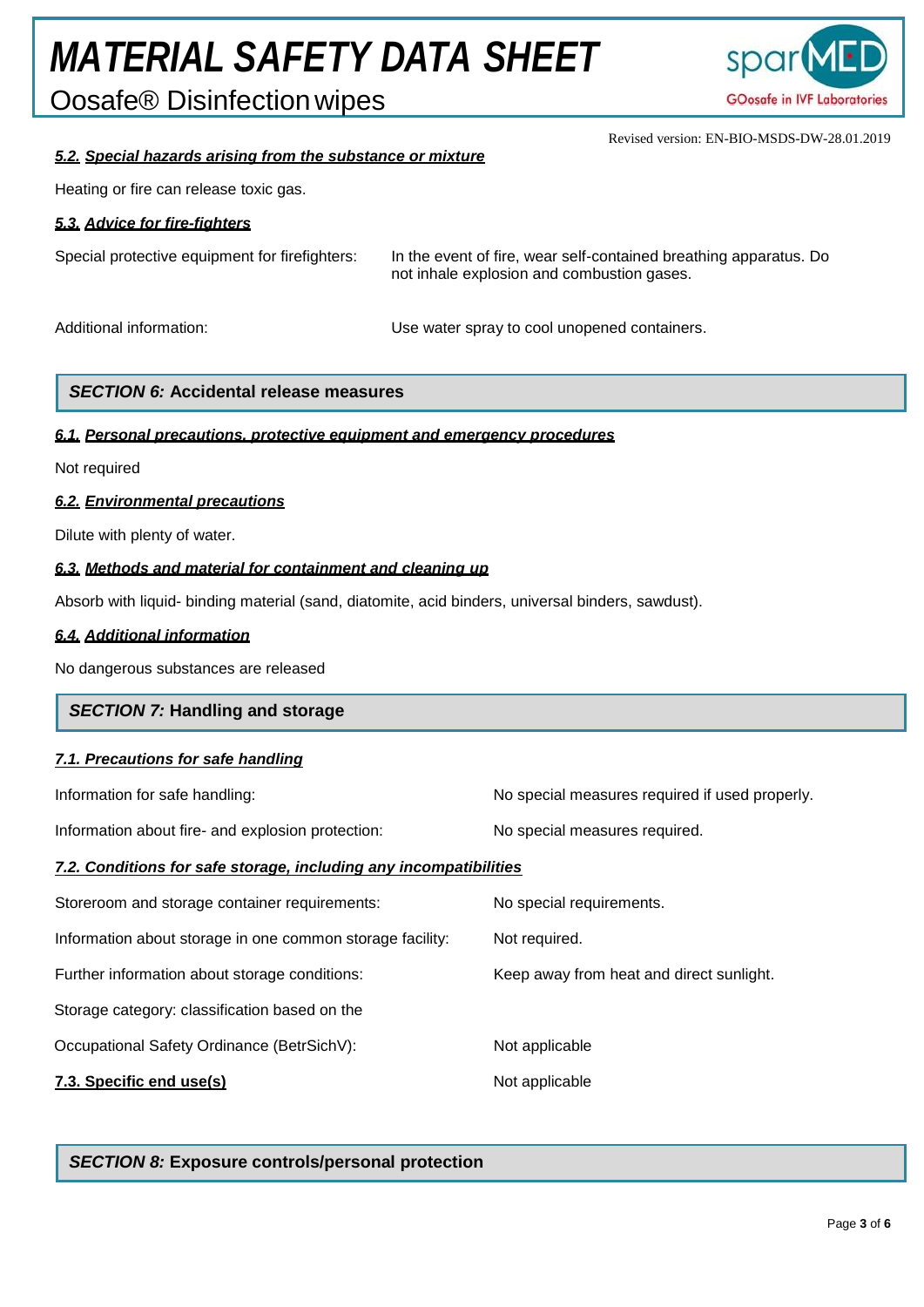Oosafe® Disinfectionwipes



Revised version: EN-BIO-MSDS-DW-28.01.2019

#### *8.1. Control parameters*

| Occupational exposure limits:                | The product does not contain any relevant quantities of materials with critical values that must<br>be monitored at the work place. |
|----------------------------------------------|-------------------------------------------------------------------------------------------------------------------------------------|
| Additional information:                      | The lists that were valid during the compilation were used as basis.                                                                |
| 8.2. Exposure controls                       |                                                                                                                                     |
| <b>Personal protective equipment</b>         |                                                                                                                                     |
| General protective and<br>hygienic measures: | The general rules and precautionary measures for hygienic measures handling<br>chemicals should be observed.                        |
| Respiratory protection:                      | Not required.                                                                                                                       |
| Hand protection:                             | Not required.                                                                                                                       |
| Eye protection:                              | Not required.                                                                                                                       |

#### *SECTION 9:* **Physical and chemical properties**

#### *9.1. Information on basic physical and chemical properties*

| Form:                                 | Wipes containing liquid, 260x330 mm $(40g/m3, 100%$ pp) |
|---------------------------------------|---------------------------------------------------------|
| Colour:                               | white colour material, colourless liquid                |
| Odour:                                | <b>Odourless</b>                                        |
| Melting point/Melting range           | approx.0°C                                              |
| Boiling point/Boiling range           | approx.100°C                                            |
| Flash point:                          | not applicable                                          |
| Auto-flammability                     | not auto-flammable                                      |
| Danger of explosion                   | product does not present an explosion hazard            |
| Density:                              | 1g/cm <sup>3</sup> (20 $^{\circ}$ C)                    |
| Viscosity, dynamic:                   | appox. 3 mPa.s $(20 °C)$                                |
| pH                                    | $7.0 - 8.0$ (2,6 mg/g; 20 °C)                           |
| Solubility in/ Miscibility with water | completely miscible                                     |

#### *SECTION 10:* **Stability and reactivity**

| 10.1. Reactivity                         | Stable under normal conditions.                       |
|------------------------------------------|-------------------------------------------------------|
| 10.2. Chemical stability                 | Stable under normal conditions.                       |
| 10.3. Possibility of hazardous reactions | No hazardous reactions known.                         |
| 10.4. Conditions to avoid                | No decomposition if used according to specifications. |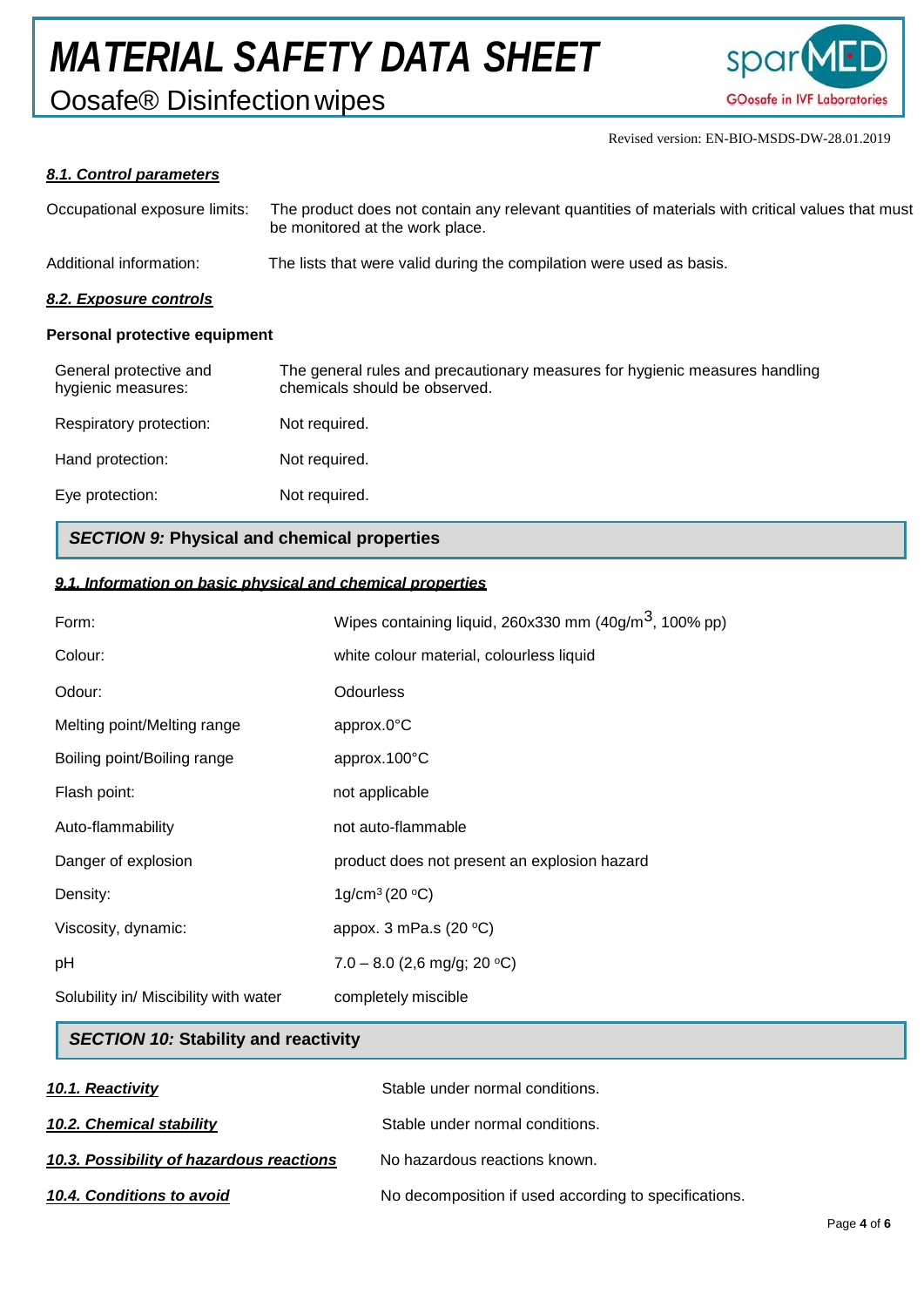Oosafe® Disinfectionwipes



Revised version: EN-BIO-MSDS-DW-28.01.2019

*10.5. Incompatible materials* No incompatible materials known.

*10.6 Hazardous decompositions products* No hazardous decomposition products known.

#### *SECTION 11:* **Toxicological information**

#### *11.1. Information on toxicological effects*

#### **Toxicological data concerning the mixture**

#### **Primary irritant effect**

Skin irritation: No irritation effect; Eye irritation: No irritation effect; Sensitization: No sensitizing effects known;

#### **Additional Toxicological information:**

The product is not subject to classification according to the calculation method of the General EU Classification Guidelines for Preparations as issued in the latest version. Based on our knowledge and on the information provided to us the product causes no harmful effects when handled and used properly.

#### *SECTION 12:* **Ecological information**

#### *12.1. Toxicity*

Toxicity to fish: No data available.

#### *12.2. Persistence and degradability*

Biodegradability: No data available.

#### *12.3. Bioaccumulative potential*

Bioaccumulation: No data available.

#### *12.4 Mobility in soil*

Behaviour in environmental No data available. compartments:

#### *12.5 Results of PBT and vPvB assessment*

Assessment: This mixture contains no substance considered to be persistent, bioaccumulating and toxic (PBT). This mixture contains no substance considered to be very persistent and very bioaccumulating (vPvB).

#### *12.6 Other adverse effects*

Additional advice: No data available.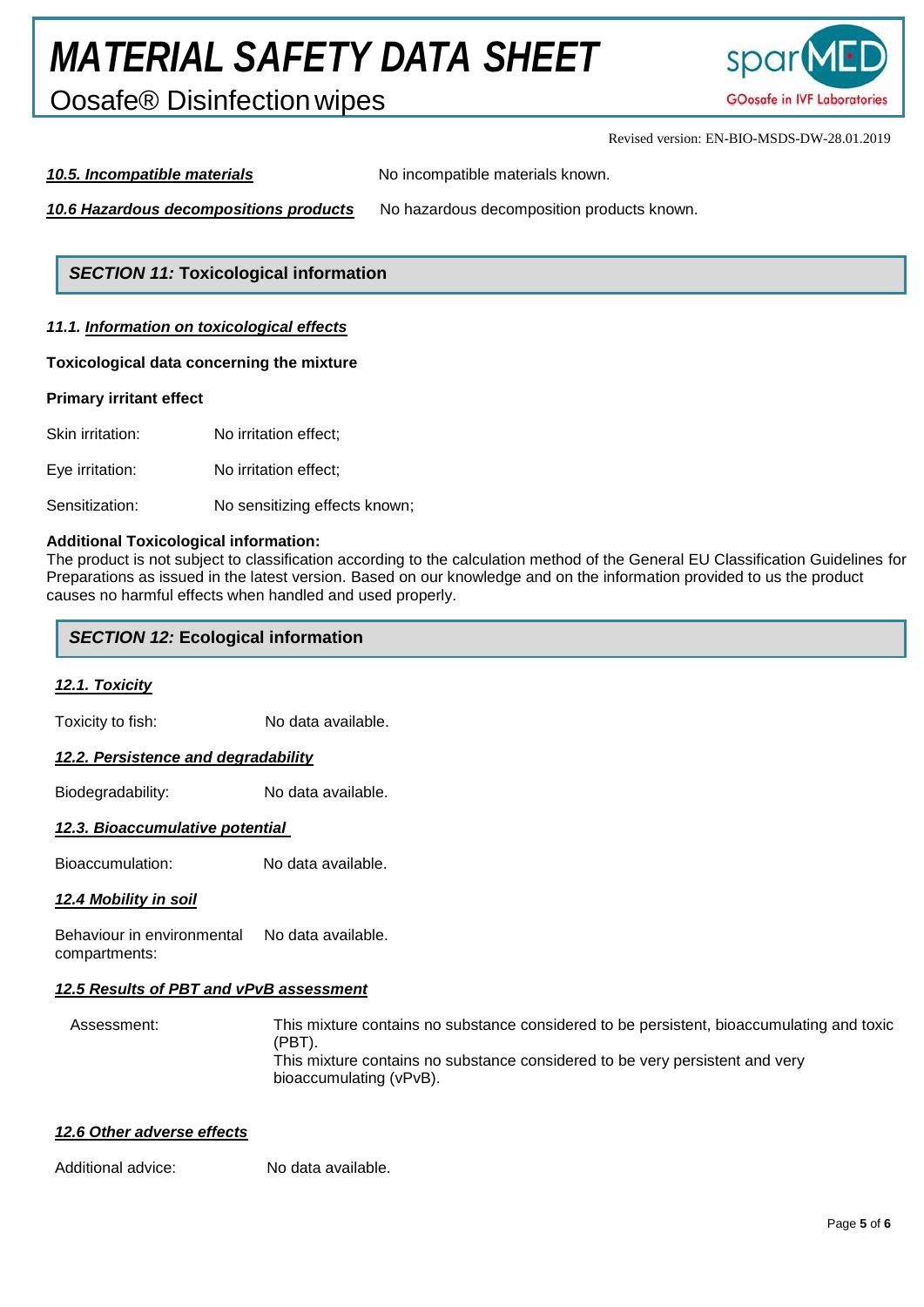Oosafe® Disinfectionwipes



Revised version: EN-BIO-MSDS-DW-28.01.2019

#### *SECTION 13:* **Disposal considerations**

#### **13.1. Waste treatment methods**

| Product:                       | Smaller quantities can be disposed with household waste                                                                                                                      |
|--------------------------------|------------------------------------------------------------------------------------------------------------------------------------------------------------------------------|
| Contaminated packaging:        |                                                                                                                                                                              |
| P <sub>501</sub>               | Partially empty or empty container/packaging should be rinsed with water and can be<br>disposed of together with household waste or brought to a recycling collection point. |
| Recommended cleaning<br>agent: | Water, if necessary with the addition of detergent                                                                                                                           |

#### *SECTION 14:* **Transport information**

#### **IATA/IMDG/ADR/RID/DOT/TDG**

#### *14.1. UN number*

Not applicable.

#### *14.2. Proper shipping name*

Not applicable.

*14.3. Transport hazard class*

Not applicable.

#### *14.4. Packing group*

Not applicable.

#### *14.5. Environmental hazards*

No.

#### *14.6. Special precautions for the user*

None.

#### *14.7. Transport in bulk according to Annex II of MARPOL 73/78 and the IBC Code*

Not applicable.

#### *SECTION 15:* **Regulatory information**

#### *15.1. Safety, health and environmental regulations/legislation specific for the substance or mixture*

This safety datasheet complies with the requirements of Regulation (EC) No. 1272/2008 .

#### **National legislation**

No additional information available.